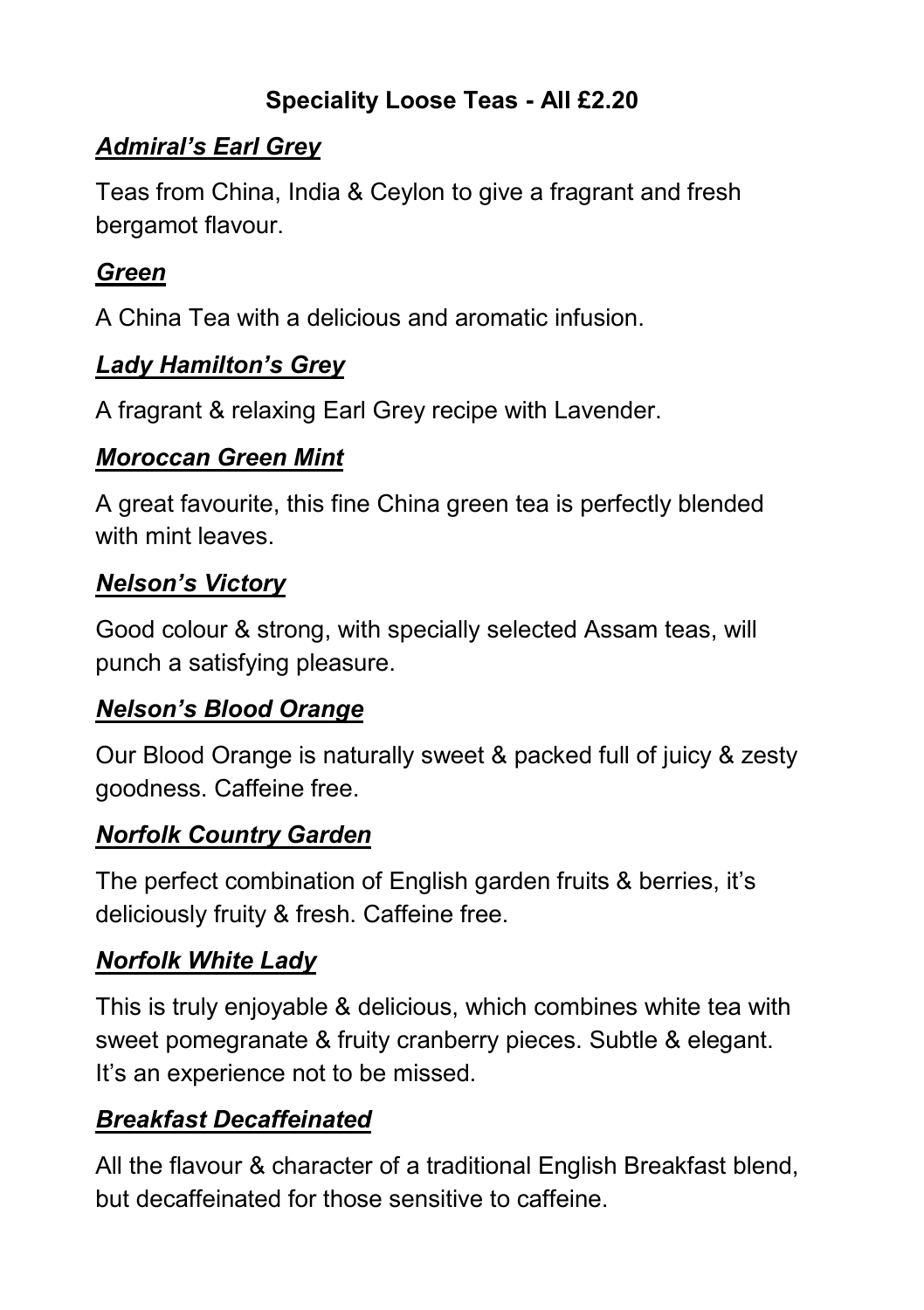## **Beverages**

## **House Tea**

| Sandringham Time - A bright, rich loose tea & refreshing |       |
|----------------------------------------------------------|-------|
| traditional tea blend.                                   | £2.20 |
| <b>Coffee</b>                                            |       |
| Single Espresso                                          | £1.40 |
| Double Espresso                                          | £1.80 |
| Americano                                                | £2.20 |
| Cappuccino                                               | £2.40 |
| Latte                                                    | £2.40 |
| Mocha                                                    | £2.60 |
| Add syrup                                                | £0.50 |
|                                                          |       |
| <b>Wisteria Hot Chocolate</b>                            |       |
| Large Mug of Hot Chocolate with Cream, Cocoa             |       |
| Dusting & Chocolate Biscuit                              | £3.50 |
|                                                          |       |
| <b>Soft Drinks</b>                                       |       |
| Norfolk Cordial with Sparkling or Still Mineral Water    | £3.00 |
| Apple, Cranberry or Orange Juice                         | £2.20 |
| Elderflower or Pomegranate & Elderflower Pressé          | £2.50 |
| Victorian Lemonade, Coke, Diet Coke or J20               | £2.30 |
| <b>Bottled Still or Sparkling Water</b>                  | £2.00 |
| Milkshake (Banana, Chocolate, Strawberry or Vanilla)     | £2.80 |
| Wisteria Milkshake - Nutella, Jelly Tots or Biscoff      |       |
| Milkshake topped with cream                              | £3.50 |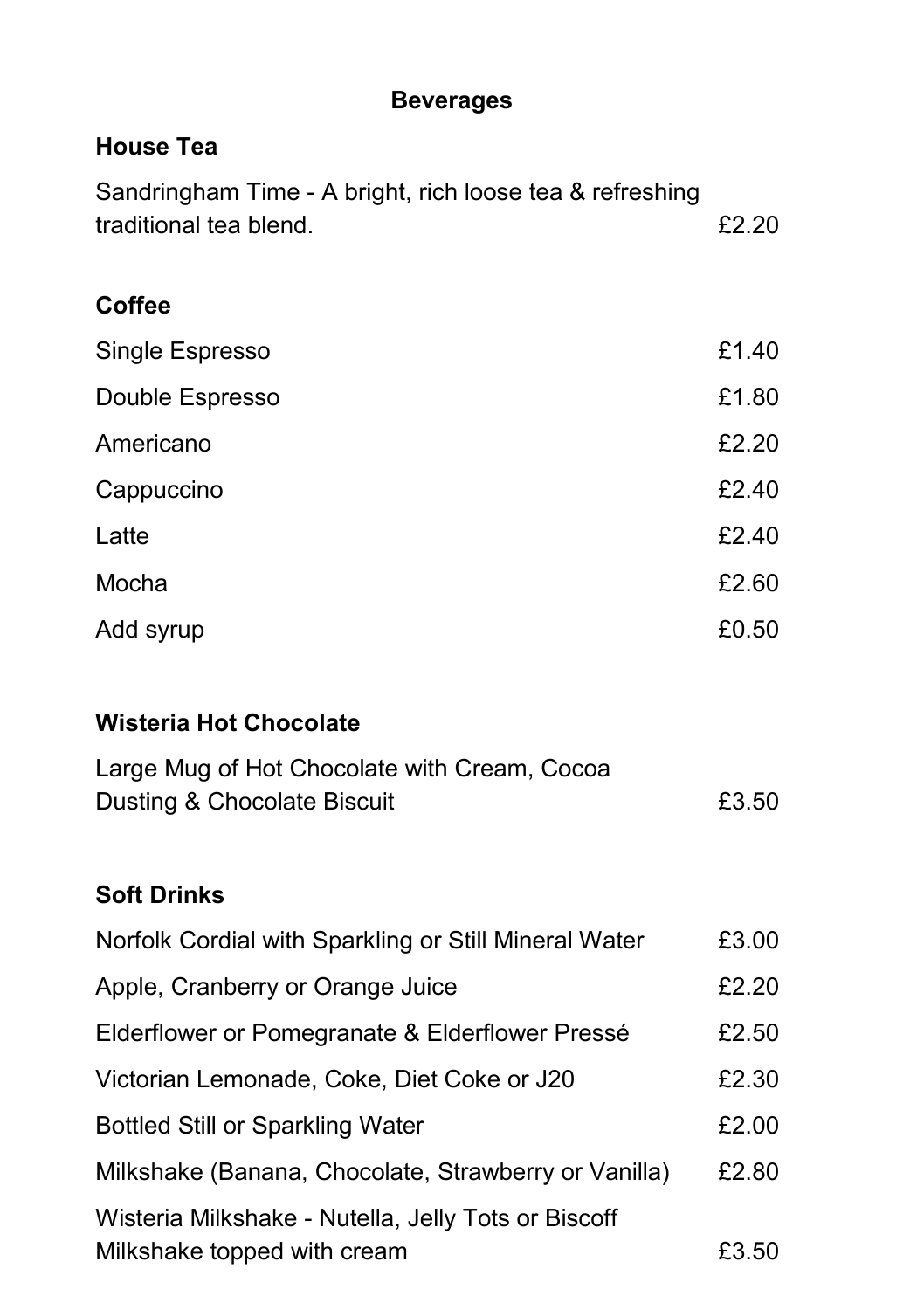# **Menu**

**Brunch** (Served all day)

| Breakfast Panini with Bacon, Sausage, Tomato,<br>Mushrooms, Fried Egg & Heinz Baked Beans     | £6.75 |
|-----------------------------------------------------------------------------------------------|-------|
| Vegetarian Breakfast Panini with Avocado, Tomato,<br>Mushrooms, Fried Egg & Heinz Baked Beans | £6.50 |
| Bacon Bap (3 Rashers of Bacon)                                                                | £3.75 |
| Bacon & Egg Bap (2 Rashers of Bacon & 1 Egg)                                                  | £3.75 |
| <b>Blueberry American Pancakes with Lemon Curd</b>                                            | £6.25 |
| <b>Sandwiches</b> (Choice of Brown or White Bread)                                            |       |
| Chicken with Avocado, Bacon & Blue Cheese<br>Mayonnaise                                       | £7.50 |
| <b>Prawns in Seafood Sauce</b>                                                                | £7.50 |
| <b>Smoked Salmon with Cream Cheese</b>                                                        | £7.50 |
| Tuna mixed with Soured Cream, Mustard & Chopped<br>Pecans                                     | £7.50 |
| Houmous, Beetroot & Feta                                                                      | £6.75 |
| Avocado, Basil Pesto, Kalamata Olives, Roasted Pepper<br>& Cucumber                           | £6.75 |
| <b>Toasted Sandwiches (Choice of Brown or White Bread)</b>                                    |       |
| Mature Cheddar & Gammon                                                                       | £6.25 |
| Mature Cheddar & Branston Pickle                                                              | £6.00 |
| Goat's Cheese, Apricot Jam & Thyme                                                            | £6.50 |
| Houmous, Avocado & Butternut Squash Chutney                                                   | £6.50 |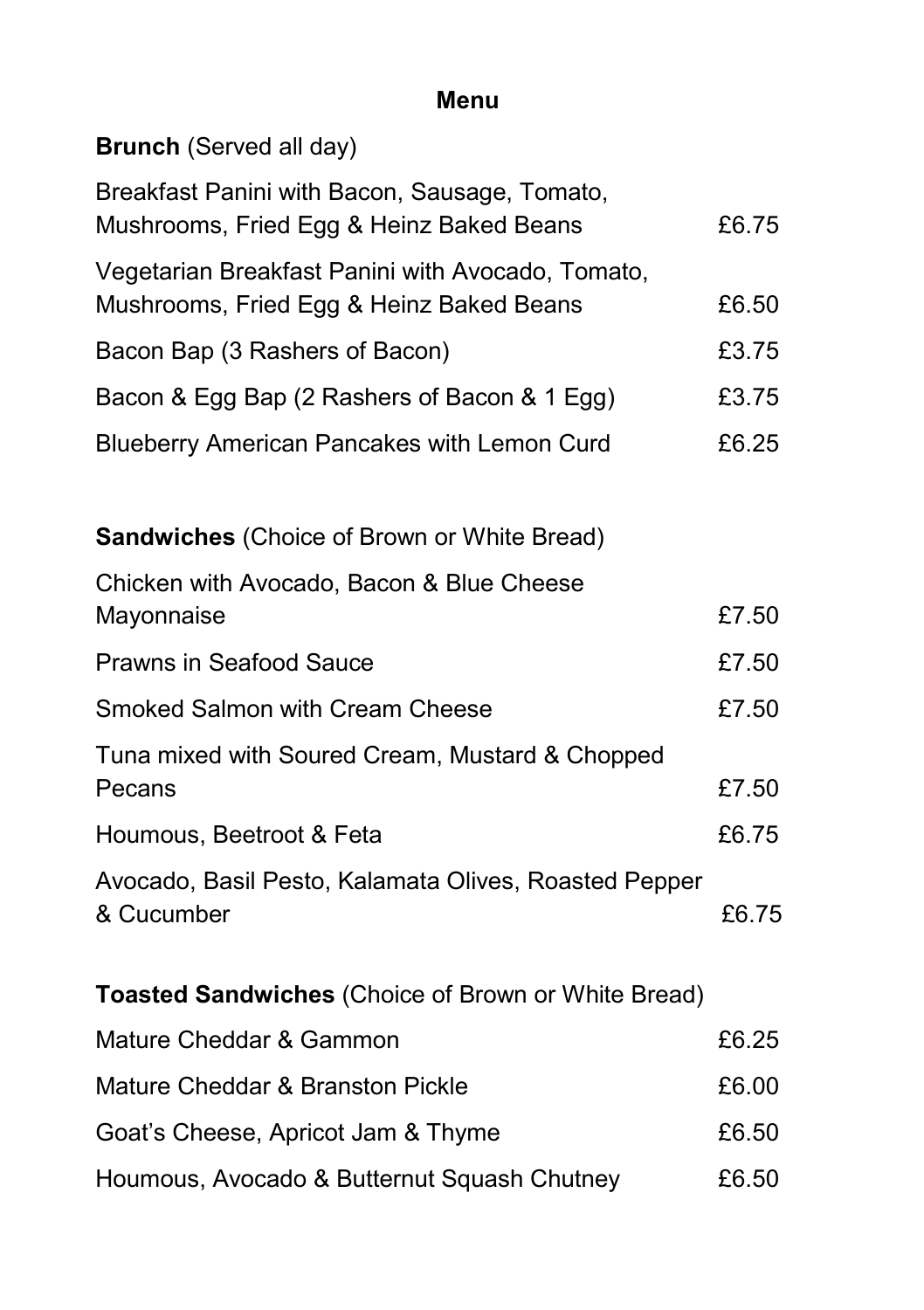## **Paninis**

| Brie, Bacon & Cranberry                         | £6.75 |
|-------------------------------------------------|-------|
| Chicken, Bacon, Mushrooms & Stilton Sauce       | £6.95 |
| Sausage with Red Onion Chutney                  | £6.75 |
| Gammon, Brie & Peach Chutney                    | £6.75 |
| Goat's Cheese, Pear, Heather Honey & Walnuts    | £6.75 |
| Halloumi with Pesto & Roasted Red Pepper        | £6.75 |
| Avocado, Dijon Mustard, Mango Chutney & Cashews | £6.95 |

## **Jacket Potatoes**

| Beef Chilli (Add Mature Cheddar 50p) | £6.95 |
|--------------------------------------|-------|
| Prawns in Marie-Rose Sauce           | £6.95 |
| Smoked Salmon, Sour Cream & Chives   | £7.50 |
| Mushrooms in a Stilton Cream Sauce   | £6.50 |
| Mature Cheddar                       | £5.90 |
| Mature Cheddar & Heinz Beans         | £6.25 |
| Black Bean, Salsa & Avocado          | £6.50 |

## **Other Light Lunches**

| Beef Chilli Nachos topped with Cheese, served with |       |
|----------------------------------------------------|-------|
| Guacamole, Salsa & Sour Cream                      | £7.50 |
| Black Beans, Red Pepper, Jalapeño, Mature Cheddar  |       |
| Nachos topped with Guacamole & Salsa               | £7.50 |

## **See Board for Daily Specials**

Scones, Cakes & Tea Cakes are also available.